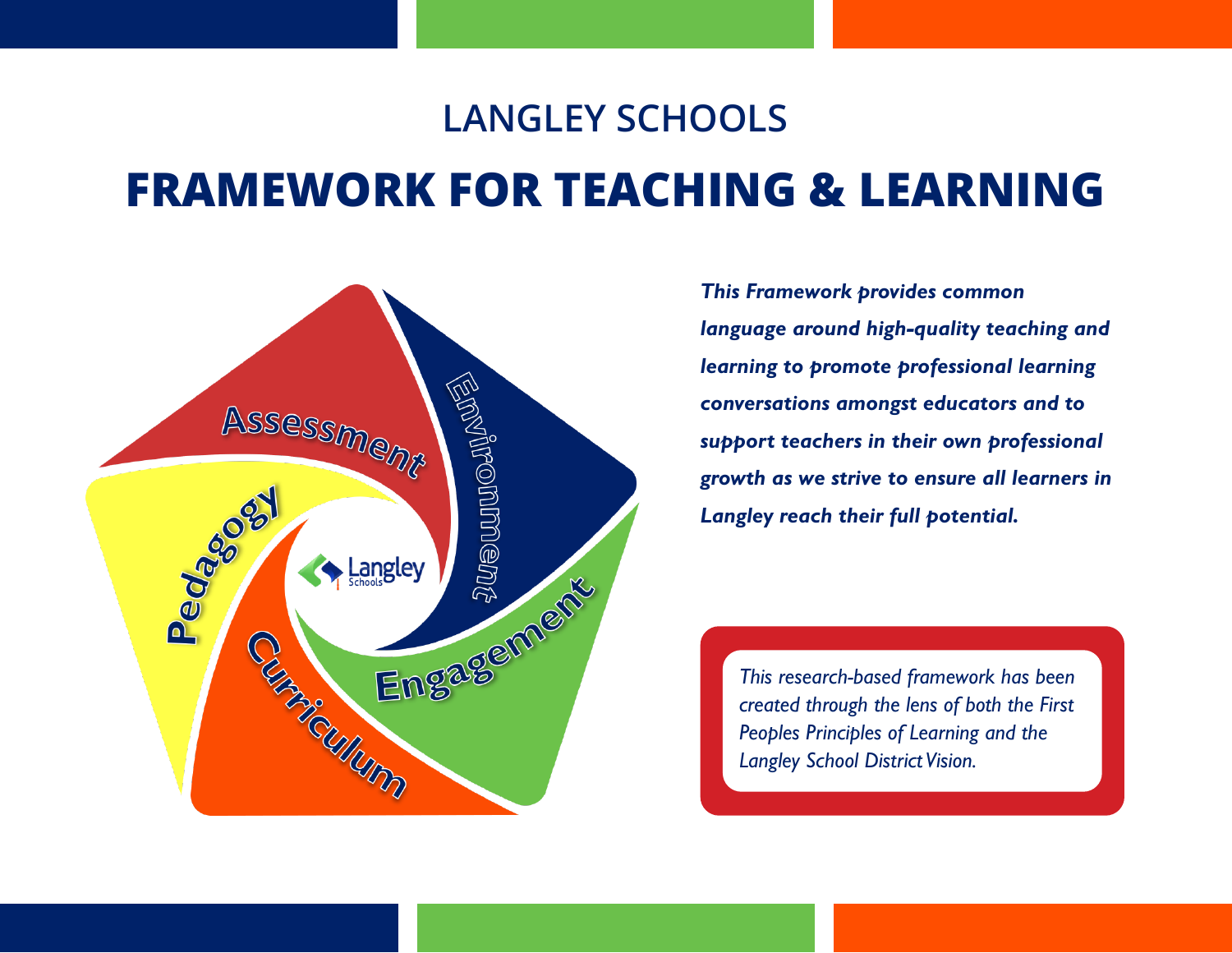



| <b>PILLARS</b>                                            | <b>GUIDING PRINCIPLES</b>                                                                                                                                                                                                                                                                                                                                                                                                                                                                                                                                                                                                                                                                                                                                                                                                                                                                                       |  |
|-----------------------------------------------------------|-----------------------------------------------------------------------------------------------------------------------------------------------------------------------------------------------------------------------------------------------------------------------------------------------------------------------------------------------------------------------------------------------------------------------------------------------------------------------------------------------------------------------------------------------------------------------------------------------------------------------------------------------------------------------------------------------------------------------------------------------------------------------------------------------------------------------------------------------------------------------------------------------------------------|--|
| <b>CLASSROOM</b><br><b>COMMUNITY</b>                      | • The strengths, experiences and identity of individuals are honoured and respected.<br>• Relationships and connections are created and nurtured thoughtfully in order to provide a sense of belonging for<br>each member of the class (students, support staff, guardians, teachers, administrators, etc.)<br>• Classroom interactions foster an inclusive space in order to develop empathy and appreciation for the perspectives<br>of others.<br>• Classroom norms are co-designed by teachers and students with a focus on the development of:<br>• the Langley School District core values: Integrity, Excellence, Courage and Community<br>• the BC Ministry of Education's core competencies: Thinking, Communication, Personal and Social<br>• the Langley Aboriginal Education Enhancement Agreement<br>• Learning experiences promote innovation, collaboration and a lifelong passion for learning. |  |
| <b>CLASSROOM</b><br><b>SYSTEMS AND</b><br><b>ROUTINES</b> | • Classroom routines model and emphasize learning processes for students.<br>• Classroom and school systems look inward to adjust to students.<br>• Classroom systems welcome varied generational contributions and participation.<br>• Classroom systems and routines facilitate student responsibility, ownership and personal responsibility.<br>• Classroom structures and lesson design provide maximum opportunities for student learning with relevant and<br>meaningful choices.<br>• The social, emotional, and physical safety of students are met through consistent, responsive, and inclusive systems<br>and routines.<br>• The well-being of students is nurtured and developed through respectful interactions, effective problem-solving<br>mechanisms, and restorative practices.                                                                                                              |  |
| <b>PHYSICAL</b><br><b>ENVIRONMENT</b>                     | • Learning is connected to and supports a relationship with the land.<br>• Learning takes place through flexible and connected environments within the classroom, the school and the<br>community.<br>• Students have access to resources, including innovative tools in the physical environment to support learning and<br>personal responsibility.                                                                                                                                                                                                                                                                                                                                                                                                                                                                                                                                                           |  |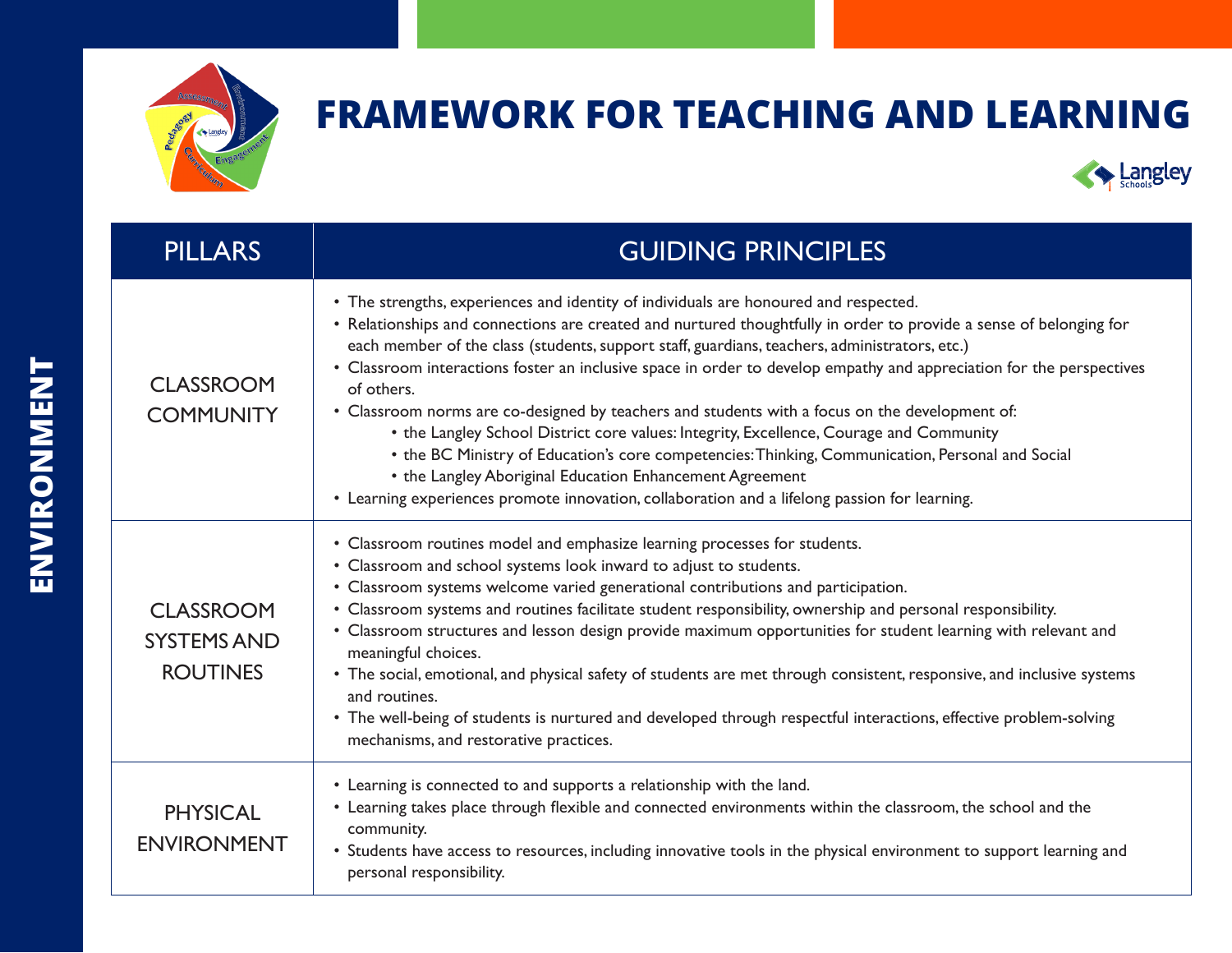| <b>PILLARS</b>                                            | <b>REFLECTIVE QUESTIONS</b>                                                                                                                                                                                                                                                                                                                                                                                                                                                                                                                                                                                                                                                                                                                                                                                                                                                                                                                                                                                                                                                                                                                                                 |  |
|-----------------------------------------------------------|-----------------------------------------------------------------------------------------------------------------------------------------------------------------------------------------------------------------------------------------------------------------------------------------------------------------------------------------------------------------------------------------------------------------------------------------------------------------------------------------------------------------------------------------------------------------------------------------------------------------------------------------------------------------------------------------------------------------------------------------------------------------------------------------------------------------------------------------------------------------------------------------------------------------------------------------------------------------------------------------------------------------------------------------------------------------------------------------------------------------------------------------------------------------------------|--|
| <b>CLASSROOM</b><br><b>COMMUNITY</b>                      | • When, where and how do students see: themselves, their family, and their community represented in the classroom?<br>• In what ways do the relationships and interactions within the class community support and promote:<br>• inclusivity and a sense of belonging?<br>• opportunities to safely communicate complex developing identities?<br>• opportunities for students to understand and explore their ancestry and that of others?<br>• the celebration of students and their learning?<br>• a lifelong passion for learning?<br>• In what ways do the co-designed classroom norms support student development of<br>• integrity? • excellence? • courage?<br>• community?<br>• In what ways do the co-designed classroom norms provide opportunities for students to continue the development of<br>competence in:<br>• collaboration?<br>· critical, reflective and creative thinking?<br>• positive personal and cultural identity?<br>• communication<br>• social awareness and responsibility?<br>• personal awareness and responsibility?                                                                                                                     |  |
| <b>CLASSROOM</b><br><b>SYSTEMS AND</b><br><b>ROUTINES</b> | • How do routines model the learner's role in the learning process?<br>• How do routines model the teacher's role in the learning process?<br>• In what ways do classroom, school and district systems adjust for student-centred needs?<br>• When do classroom systems and routines create opportunities for students to engage with a variety of generational<br>• knowledge keepers/experts<br>• community members<br>$\bullet$ elders<br>roles:<br>• students from other grades<br>• each other<br>• family<br>• In what ways do classroom systems highlight and celebrate student strengths, talents and gifts?<br>• In what way, do the structures, systems, and routines in the classroom:<br>• promote student responsibility and ownership of learning?<br>• present students with choices that will enable them to maximize their learning?<br>• provide social and emotional safety for the students?<br>• ensure the physical safety of students?<br>• In what ways do the interactions between students and teachers:<br>• address behaviour in a meaningful and responsive manner?<br>• develop problem-solving skills?<br>*promote forgiveness and humility? |  |
| <b>PHYSICAL</b><br><b>ENVIRONMENT</b>                     | • In what ways do students engage with place and land through stewardship?<br>• In what ways do students show their understanding of reciprocity, interconnectedness, and personal responsibility (what<br>affects one person affects others) when interacting with and within the physical environment?<br>• In what ways:<br>• do the physical arrangement and organization of the classroom allow for flexible learning opportunities?<br>• do the physical arrangement and organization of the classroom provide for student choice?<br>• are the other areas of the school facility (learning commons, gymnasium, multipurpose room, playground, athletic<br>fields, etc.) used to provide effective and varied learning experiences for the students in order to support students'<br>physical and emotional needs?<br>• does the physical environment create engaging learning opportunities?                                                                                                                                                                                                                                                                        |  |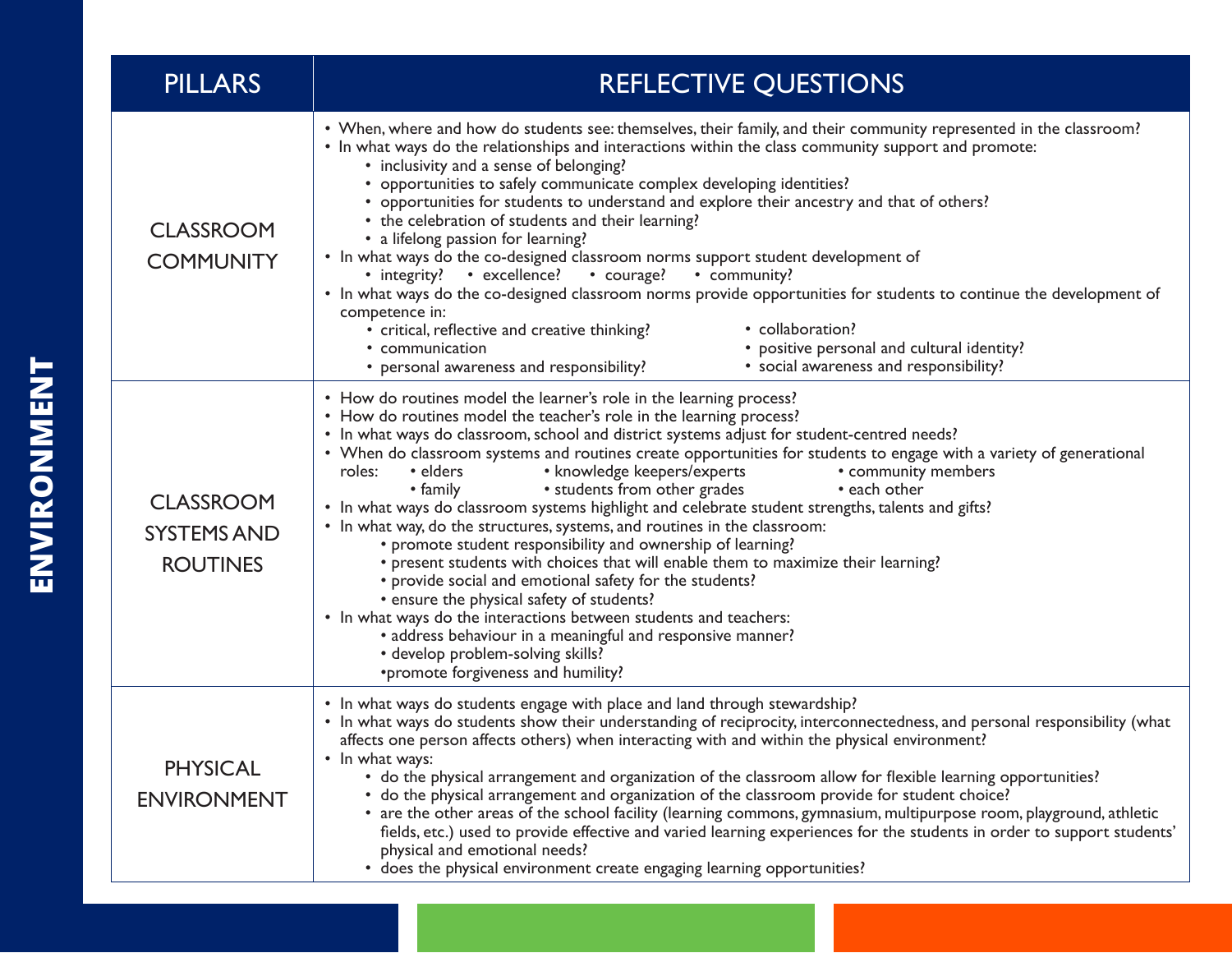



| <b>PILLARS</b>                            | <b>GUIDING PRINCIPLES</b>                                                                                                                                                                                                                                                                                                                                                                                                                                                                                                                                                                                                                                                                                                                                                                                                                                                                                                                                                                                                                       |  |
|-------------------------------------------|-------------------------------------------------------------------------------------------------------------------------------------------------------------------------------------------------------------------------------------------------------------------------------------------------------------------------------------------------------------------------------------------------------------------------------------------------------------------------------------------------------------------------------------------------------------------------------------------------------------------------------------------------------------------------------------------------------------------------------------------------------------------------------------------------------------------------------------------------------------------------------------------------------------------------------------------------------------------------------------------------------------------------------------------------|--|
| <b>COGNITIVE</b>                          | • Personalized, concept-based learning opportunities expand student thinking and learning in meaningful ways and ignite<br>their passion for learning. Cross-curricular connections awaken student curiosity.<br>• The provision of real-world opportunities for learning strengthens students' understanding and engagement.<br>• Students are provided voice and choice in their learning journey for the purpose of developing student confidence in<br>abilities and control over their own learning.<br>• Student involvement in the co-creation of success criteria increases their interest and desire to succeed in their own<br>learning.<br>• Student capacity to self-assess and to provide quality feedback to peers deepens student thinking and learning.<br>• Learning opportunities and resources are selected to strengthen and increase understanding and are accessible for<br>all learners.<br>• Innovative tools further thinking, engage students, and provide them an active role in their learning. MOVETO<br>PEDAGOGY? |  |
| <b>ACTIONS AND</b><br><b>INTERACTIONS</b> | • Learning supports time to reflect on how one's actions impact others.<br>• Learning tasks are designed to support student development of independent and interdependent skills.<br>• Problem-solving, collaboration, communication and leadership skills are developed intentionally.<br>• Learning involves exploring the rights and responsibilities of belonging to a collective.<br>• Learning provides opportunities to support and contribute to others' growth.<br>• Learning provides the practice of self-advocacy and the acceptance of support when and as needed.                                                                                                                                                                                                                                                                                                                                                                                                                                                                 |  |
| <b>SOCIAL/</b><br><b>EMOTIONAL</b>        | • Social emotional learning supports the development of the individual and collective identity.<br>• The celebration of individual and group strengths and growth develops a positive mindset in all learners.<br>• The development of trusting relationships within the classroom and the school community is foundational to<br>effective, engaging teaching and learning.<br>• Students feel heard, seen and cared about and are more able to engage creatively in their learning.<br>• Social and emotional skills are explicitly taught and embedded in classroom practice, so students learn how to manage<br>emotions in themselves and with others.<br>• Teaching and practicing SEL skills promotes collaborative learning and effective problem-solving.                                                                                                                                                                                                                                                                              |  |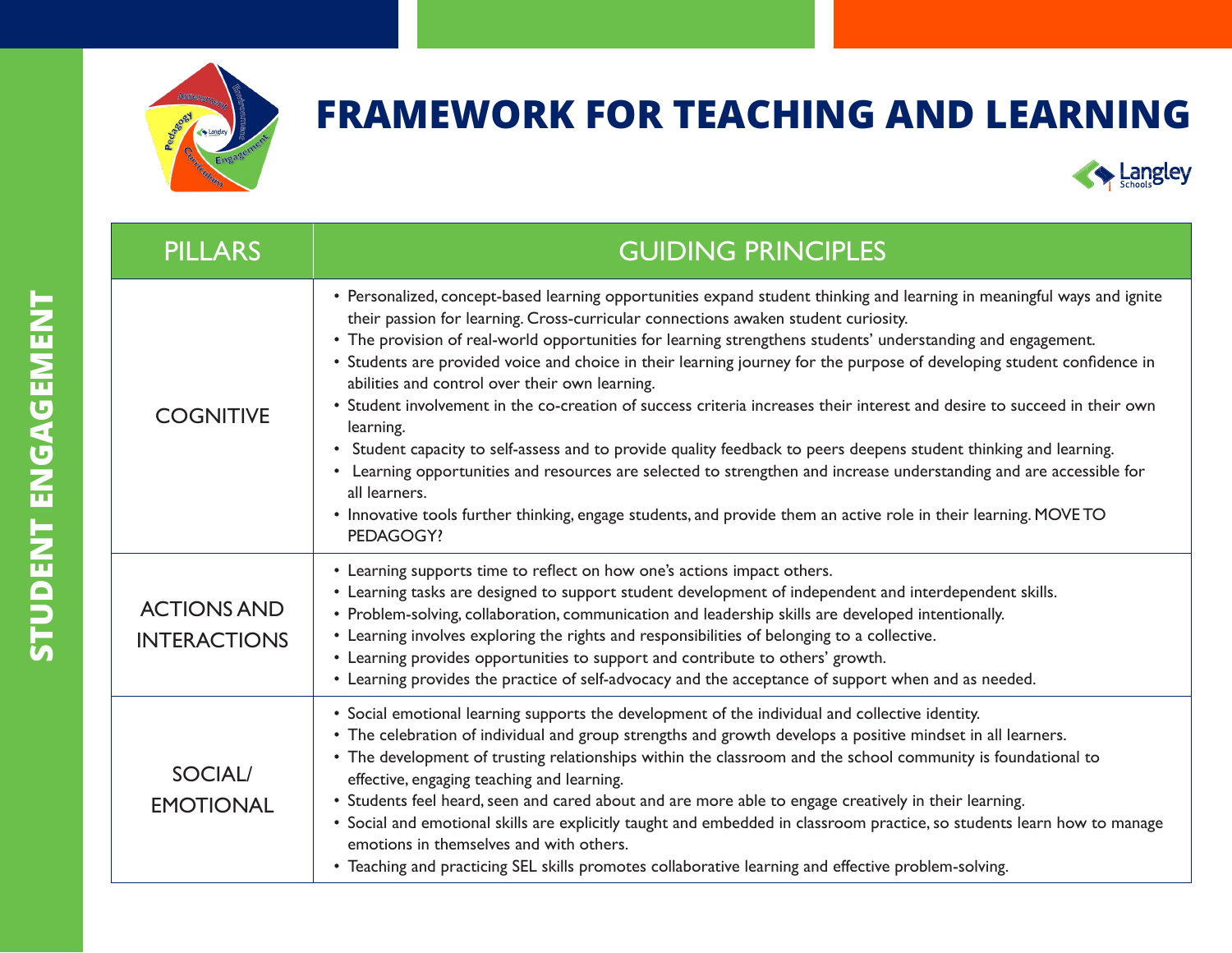| <b>PILLARS</b>                            | REFLECTIVE QUESTIONS                                                                                                                                                                                                                                                                                                                                                                                                                                                                                                                                                                                                                                                                                                                                                                                                                                                                                                                                                                                                                                                                                                                                                                                                                                                                                                                                                   |  |
|-------------------------------------------|------------------------------------------------------------------------------------------------------------------------------------------------------------------------------------------------------------------------------------------------------------------------------------------------------------------------------------------------------------------------------------------------------------------------------------------------------------------------------------------------------------------------------------------------------------------------------------------------------------------------------------------------------------------------------------------------------------------------------------------------------------------------------------------------------------------------------------------------------------------------------------------------------------------------------------------------------------------------------------------------------------------------------------------------------------------------------------------------------------------------------------------------------------------------------------------------------------------------------------------------------------------------------------------------------------------------------------------------------------------------|--|
| <b>COGNITIVE</b>                          | • In what ways is learning:<br>• personalized? • concept-based?<br>• meaningful to the learner?<br>• accessible for all learners?<br>• How is learning transferable to the student's life?<br>• In what ways have all voices been heard in the process of developing success criteria?<br>• In what ways are students provided opportunities to build skills in:<br>• self-assessment?<br>• peer assessment?<br>• giving and receiving feedback?<br>• In what ways are the learning opportunities and resources selected with a critical lens:<br>• for accessibility and inclusivity?<br>• with cultural and historical contexts?                                                                                                                                                                                                                                                                                                                                                                                                                                                                                                                                                                                                                                                                                                                                     |  |
| <b>ACTIONS AND</b><br><b>INTERACTIONS</b> | • In what ways do learning tasks develop independent and interdependent skills?<br>• In what ways are students' interactive skills taught, developed and practiced?<br>• In what ways are students provided opportunities to reflect on their in-person and online actions through the lens of:<br>• intended and unintended consequences?<br>• personal responsibility?<br>• interconnected impacts of choices on others (self, classmates, staff, family, etc.)?<br>• humility?<br>• forgiveness?<br>• How do interactions between community members develop and model strong and healthy relationships?<br>• In what ways is self-advocacy taught, developed and practiced?<br>• In what ways is the acceptance of support taught, modelled and practiced?                                                                                                                                                                                                                                                                                                                                                                                                                                                                                                                                                                                                          |  |
| <b>SOCIAL/</b><br><b>EMOTIONAL</b>        | • How does the classroom environment create intentional social interactions where every community member has an<br>equal and valued voice (for example, through consensus, circle discussions, constructive responses to others' work,<br>cooperative collaboration, mentorship, sharing/listening)?<br>• When and how does the classroom environment provide opportunities for learners to share their stories and their<br>voices?<br>• When and how does the classroom environment provide opportunities for learners to listen to and connect with the<br>stories of others?<br>• In what ways are authentic learning experiences provided that enable students to connect<br>• personally, and within their family?<br>• locally, and within their community?<br>• globally?<br>• are trusting relationship skills developed within the classroom community?<br>• In what ways<br>• is a positive mindset developed for individual students and for the group?<br>• is student confidence built through the provision of voice and choice?<br>• Does the classroom environment encourage healthy risk taking such as:<br>• sharing authentic voice?<br>• creative thinking?<br>• How are SEL skills explicitly and implicitly modeled, taught and practiced (for example, empathy, self-awareness, self-<br>regulation, problem-solving and conflict resolution)? |  |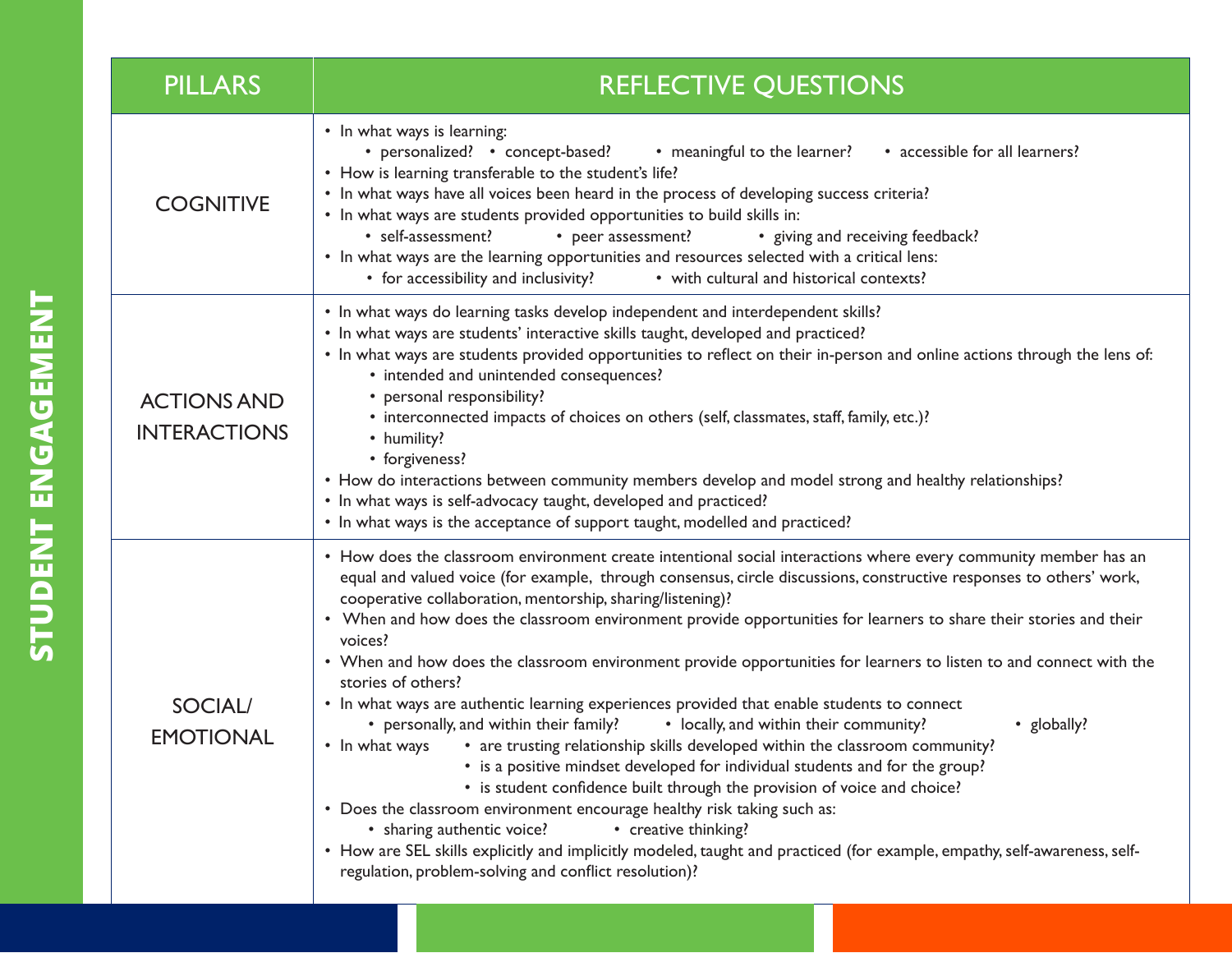



| <b>PILLARS</b>                         | <b>GUIDING PRINCIPLES</b>                                                                                                                                                                                                                                                                                                                                                                                                                                                                                                                                                                                                                         |
|----------------------------------------|---------------------------------------------------------------------------------------------------------------------------------------------------------------------------------------------------------------------------------------------------------------------------------------------------------------------------------------------------------------------------------------------------------------------------------------------------------------------------------------------------------------------------------------------------------------------------------------------------------------------------------------------------|
| KNOW,<br>DO,<br>&<br><b>UNDERSTAND</b> | • Student learning is experiential, relevant and authentic.<br>• Concept-based learning enables an extensive exploration of topics in order to deepen the understanding and to<br>provide students with opportunities to make connections between the big ideas.<br>• Literacy and numeracy are fundamental to learning and are embedded in all areas of the curriculum.<br>• Learning embeds the contributions and values of Indigenous perspectives and worldviews.<br>• Learning is student-focused and based on the development of core & curricular competencies with the purpose of<br>strengthening transferable skills and understanding. |
|                                        | • Learning and meaning are made from direct experience.<br>• Learning is built upon students' prior knowledge and essential standards for the grade.<br>• Learning is paced in order to meet students' needs while intentionally engaging students in higher-order levels of<br>thinking.<br>• Learning challenges students to use a variety of thinking processes to actively learn with a team.                                                                                                                                                                                                                                                 |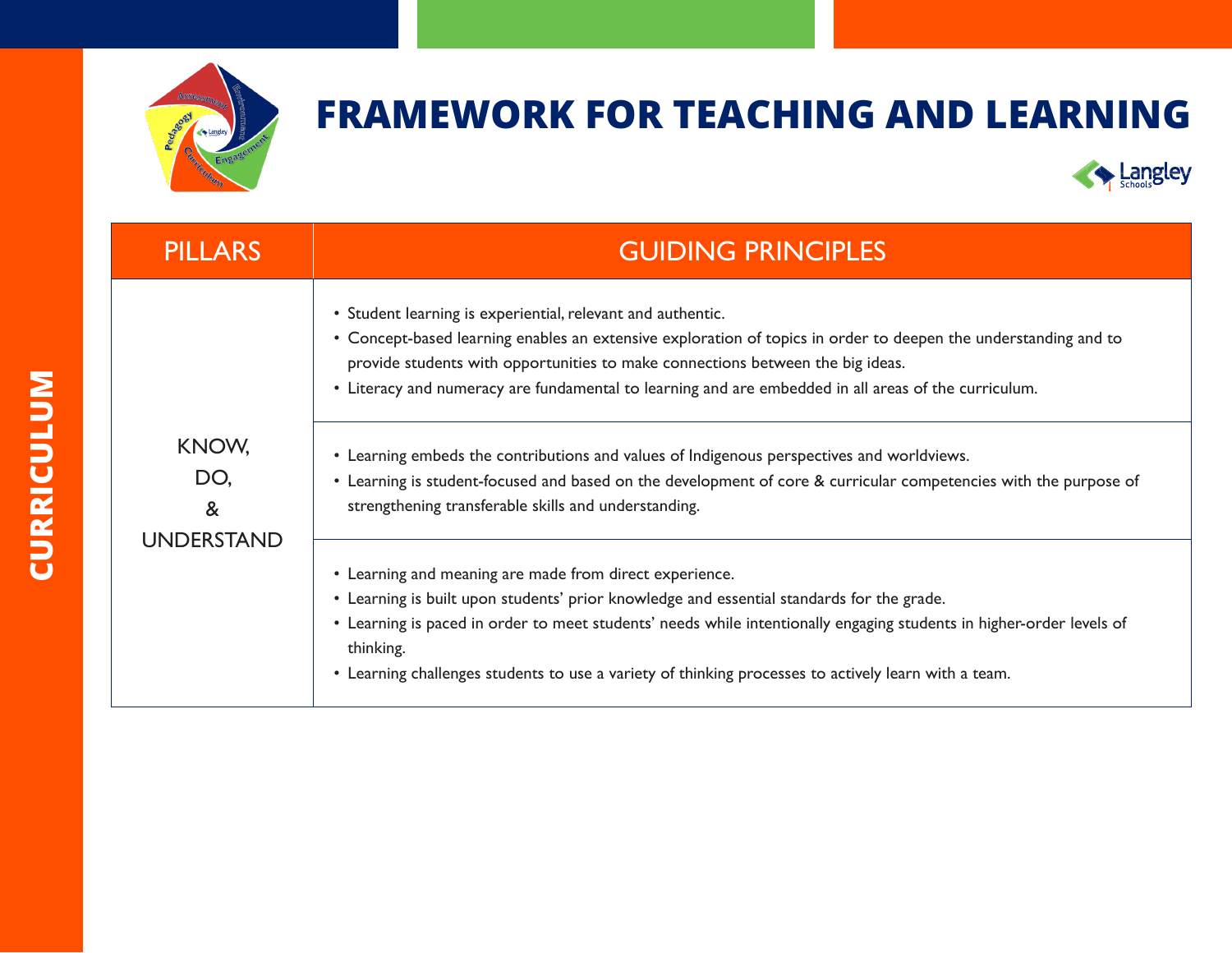| <b>PILLARS</b>                         | <b>REFLECTIVE QUESTIONS</b>                                                                                                                                                                                                                                                                                                                                                                                                                                                                                                                                                                                                                                                                                                                                                                                                                                                                                                                                                                                                                                                                                                                                                                   |
|----------------------------------------|-----------------------------------------------------------------------------------------------------------------------------------------------------------------------------------------------------------------------------------------------------------------------------------------------------------------------------------------------------------------------------------------------------------------------------------------------------------------------------------------------------------------------------------------------------------------------------------------------------------------------------------------------------------------------------------------------------------------------------------------------------------------------------------------------------------------------------------------------------------------------------------------------------------------------------------------------------------------------------------------------------------------------------------------------------------------------------------------------------------------------------------------------------------------------------------------------|
| KNOW,<br>DO.<br>&<br><b>UNDERSTAND</b> | • In what ways is learning authentic (considering current student context, integrated into everyday life)<br>• In what ways is learning relevant (connected to current student life experience verse only framed as preparation for a<br>life to be lived in the future)?<br>• In what ways is learning experiential (part of real-life situations and thus transferable to community or for the benefit/<br>support of the community)?<br>• In what ways do the learning opportunities enable students to:<br>• undertake and complete in-depth studies?<br>• build meaningful connections across and within areas of knowledge?<br>• In what ways are literacy and numeracy skills embedded in the learning in all curricular areas?<br>• When, where and how are varied and local Indigenous perspectives explored? How do these perspectives include wide-<br>ranging contexts and do they span over time?<br>• Given that some Indigenous knowledge is sacred, how have protocols been honoured?<br>• In what ways does the ongoing work of this classroom contribute to student development of:<br>• the core competencies?<br>• the curricular competencies?<br>• transferable skills? |
|                                        | • How, when and where do students engage in experiential (hands-on, minds-on) learning opportunities?<br>• How, when and where do students inquire, explore, and/or pursue curiosity in their learning?<br>• When do students have time to reflect/process their experience into knowledge and understanding?<br>• In what ways:<br>• are the essential learning standards identified and included in the instruction?<br>• is the learning paced to meet the individual needs of all students?<br>• do the learning opportunities develop and strengthen students' thinking skills?                                                                                                                                                                                                                                                                                                                                                                                                                                                                                                                                                                                                          |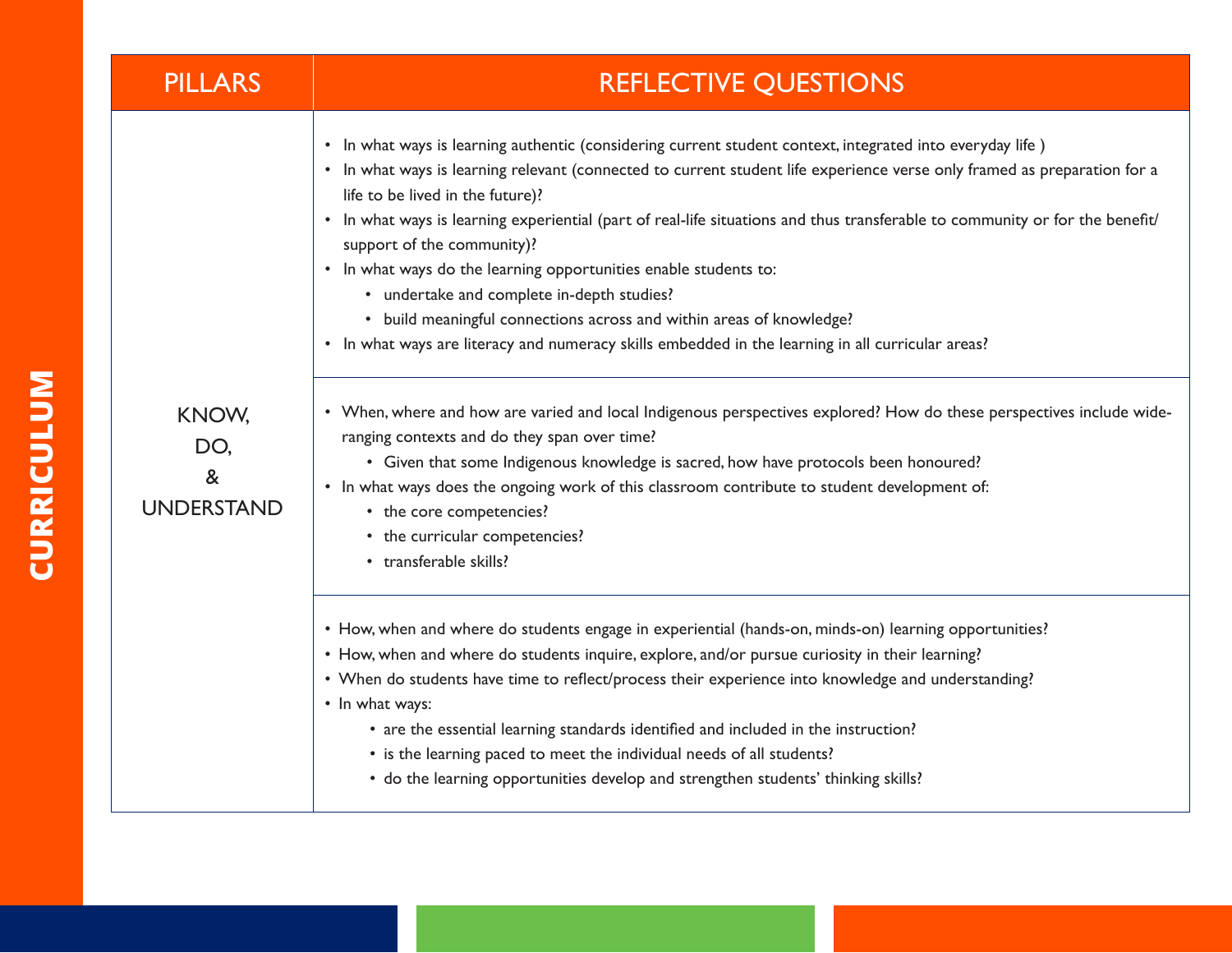



| <b>PILLARS</b>                                     | <b>GUIDING PRINCIPLES</b>                                                                                                                                                                                                                                                                                                                                                                                                                                                                                                                                                                                                                                                                                                                                                                                                                                                                                  |
|----------------------------------------------------|------------------------------------------------------------------------------------------------------------------------------------------------------------------------------------------------------------------------------------------------------------------------------------------------------------------------------------------------------------------------------------------------------------------------------------------------------------------------------------------------------------------------------------------------------------------------------------------------------------------------------------------------------------------------------------------------------------------------------------------------------------------------------------------------------------------------------------------------------------------------------------------------------------|
| <b>TEACHING</b><br><b>APPROACHES</b><br><b>AND</b> | • Learning recognizes and includes the roles of Indigenous knowledge.<br>• Learning involves patience and time.<br>• High quality and engaging learning opportunities meet the diverse needs of all students.<br>• The environment and instructional strategies are designed to support the holistic (social, emotional, intellectual,<br>cultural and physical) needs of the student with the objective of furthering their educational growth.<br>• Instruction is scaffolded to support the development of the core and curricular competencies, leading to student<br>ownership of their learning.<br>• The methods of planning, instruction, and teaching are based on current research and informed practice.<br>• Resources align to "Big Ideas" and learning standards and support the "Know, Do, Understand" model.<br>• Resources are compliant with district privacy standards and initiatives. |
|                                                    | • Clearly articulated and measurable learning intentions, linked to core and curricular competencies, and embedded in<br>instruction, are understood by students.<br>• The success criteria are clear to students.<br>• Instruction allows a variety of options and choice for students to demonstrate their learning.<br>• Set professional learning goals to explore, apply and reflect on pedagogical approaches made possible through<br>innovative tools.                                                                                                                                                                                                                                                                                                                                                                                                                                             |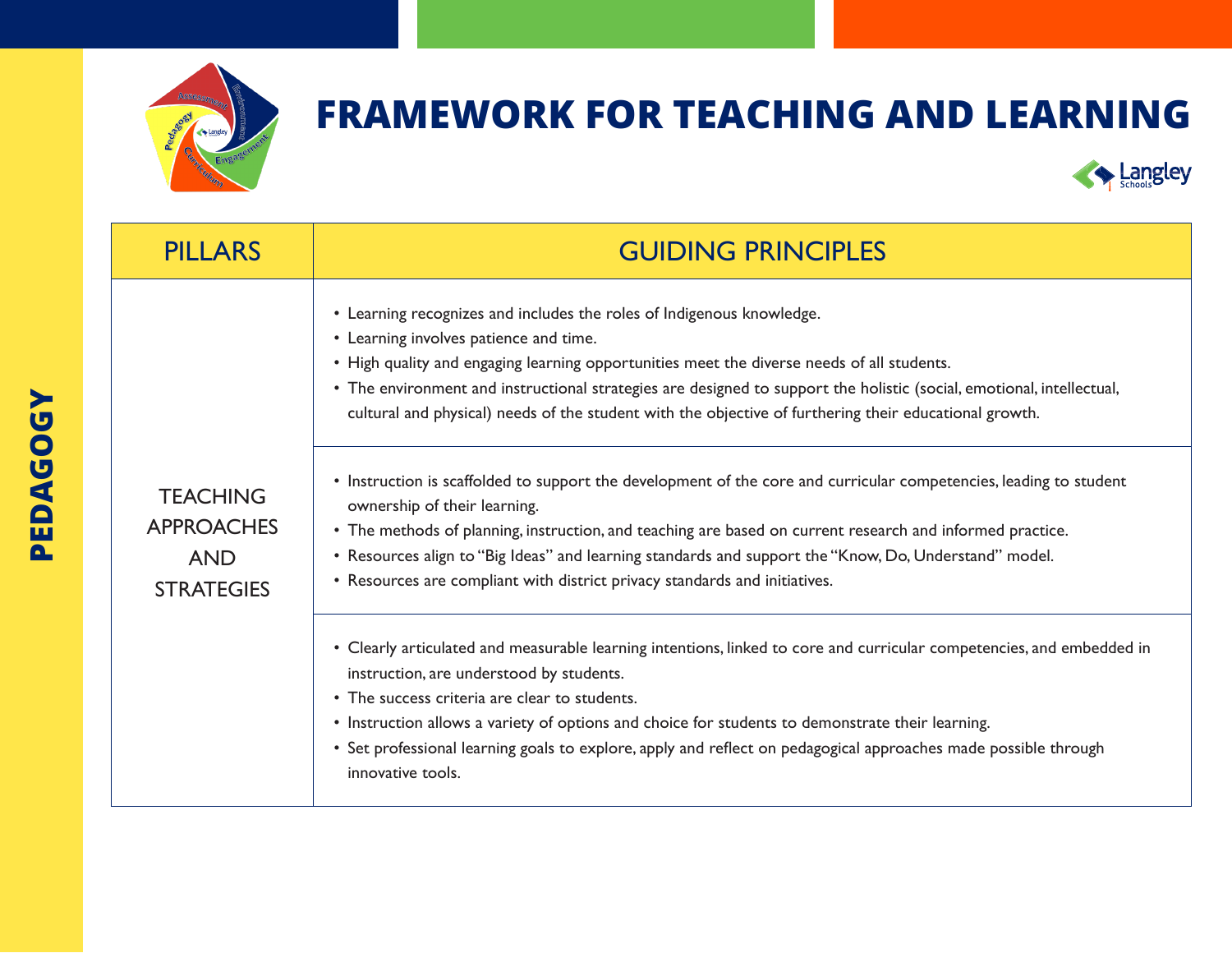| <b>PILLARS</b>                                                          | <b>REFLECTIVE QUESTIONS</b>                                                                                                                                                                                                                                                                                                                                                                                                                                                                                                                                                                                                                                                                                                                                                                                                                                                                                                                                                                                                                                                                                                                                                                                                                                                                                                                                                                                                                                                                                                                                                                                                                                                                                           |
|-------------------------------------------------------------------------|-----------------------------------------------------------------------------------------------------------------------------------------------------------------------------------------------------------------------------------------------------------------------------------------------------------------------------------------------------------------------------------------------------------------------------------------------------------------------------------------------------------------------------------------------------------------------------------------------------------------------------------------------------------------------------------------------------------------------------------------------------------------------------------------------------------------------------------------------------------------------------------------------------------------------------------------------------------------------------------------------------------------------------------------------------------------------------------------------------------------------------------------------------------------------------------------------------------------------------------------------------------------------------------------------------------------------------------------------------------------------------------------------------------------------------------------------------------------------------------------------------------------------------------------------------------------------------------------------------------------------------------------------------------------------------------------------------------------------|
| <b>TEACHING</b><br><b>APPROACHES</b><br><b>AND</b><br><b>STRATEGIES</b> | • In what ways is an understanding of the historical context of Indigenous Peoples in Canada incorporated into teaching<br>and learning?<br>• In what ways has critical examination:<br>• valued the knowledge and the voices of all stakeholders in the education system?<br>• guided decision-making in what is taught and how it is delivered?<br>• When, where and how is:<br>• the learning of Indigenous knowledge visible?<br>• a further understanding of Indigenous knowledge pursued?<br>• In what ways are instruction, content, resources, and learning tasks differentiated for students in order to encompass and<br>support individual:<br>• learning needs? • culture?<br>• life experiences?<br>• language?<br>• ancestry?<br>• In what ways are individual student needs supported through classroom and school:<br>• assessments and diagnostic measures?<br>• reporting?<br>• In what ways does the scaffolding of the learning provide all students with:<br>• access points to the development of the core and curricular competencies?<br>• ownership of their learning?<br>• opportunities to provide and receive peer feedback?<br>• In what ways are the standards of professional practice maintained and used for the benefit of student learning through:<br>• school-based and classroom practices?<br>• collaborative efforts with colleagues?<br>• continual professional growth?<br>• In what ways are the learning intentions and success criteria made visible, open and transparent to students?<br>• In what ways are students provided innovative options to demonstrate their learning?<br>• In what ways are students provided opportunities for student voice and ownership? |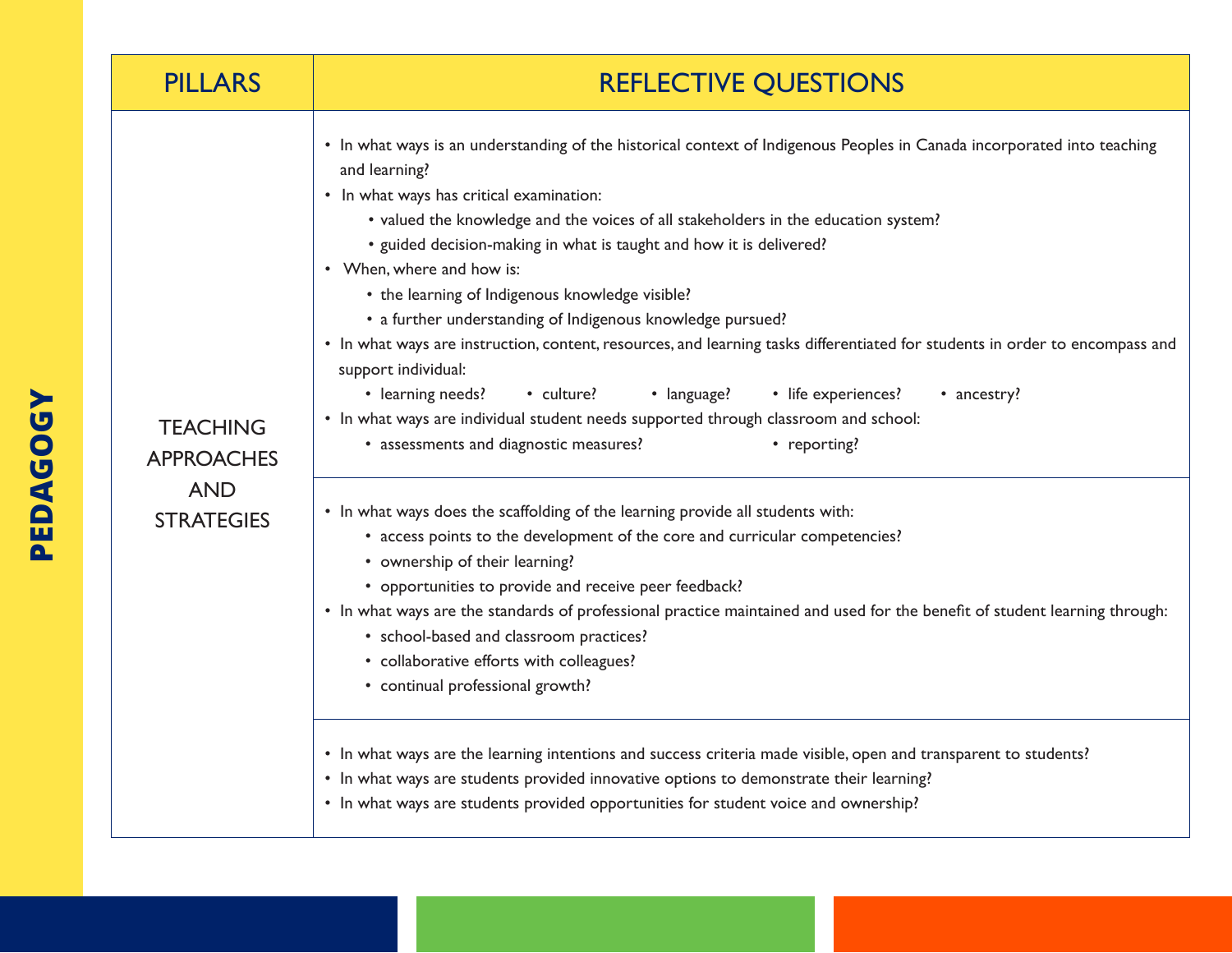



| <b>PILLARS</b>                                                            | <b>GUIDING PRINCIPLES</b>                                                                                                                                                                      |
|---------------------------------------------------------------------------|------------------------------------------------------------------------------------------------------------------------------------------------------------------------------------------------|
| <b>ASSESSMENT</b><br><b>FOR</b><br><b>STUDENT</b><br><b>UNDERSTANDING</b> | • Effective assessment is strength-based and reflects the student's skill in relation to the curricular competencies.<br>Evidence of learning and professional judgment determine proficiency. |
|                                                                           | • Effective assessment requires clear learning intentions and communicates success criteria so that learning is accessible<br>for all students.                                                |
|                                                                           | • Effective assessment includes ongoing descriptive feedback to promote student reflections and inform next steps.                                                                             |
|                                                                           | • Effective assessment guides students in understanding and articulating their learning.                                                                                                       |
|                                                                           | • Effective assessment empowers students through voice and choice.                                                                                                                             |
|                                                                           | • Effective assessment fosters hope, efficacy, and a positive environment for learning.                                                                                                        |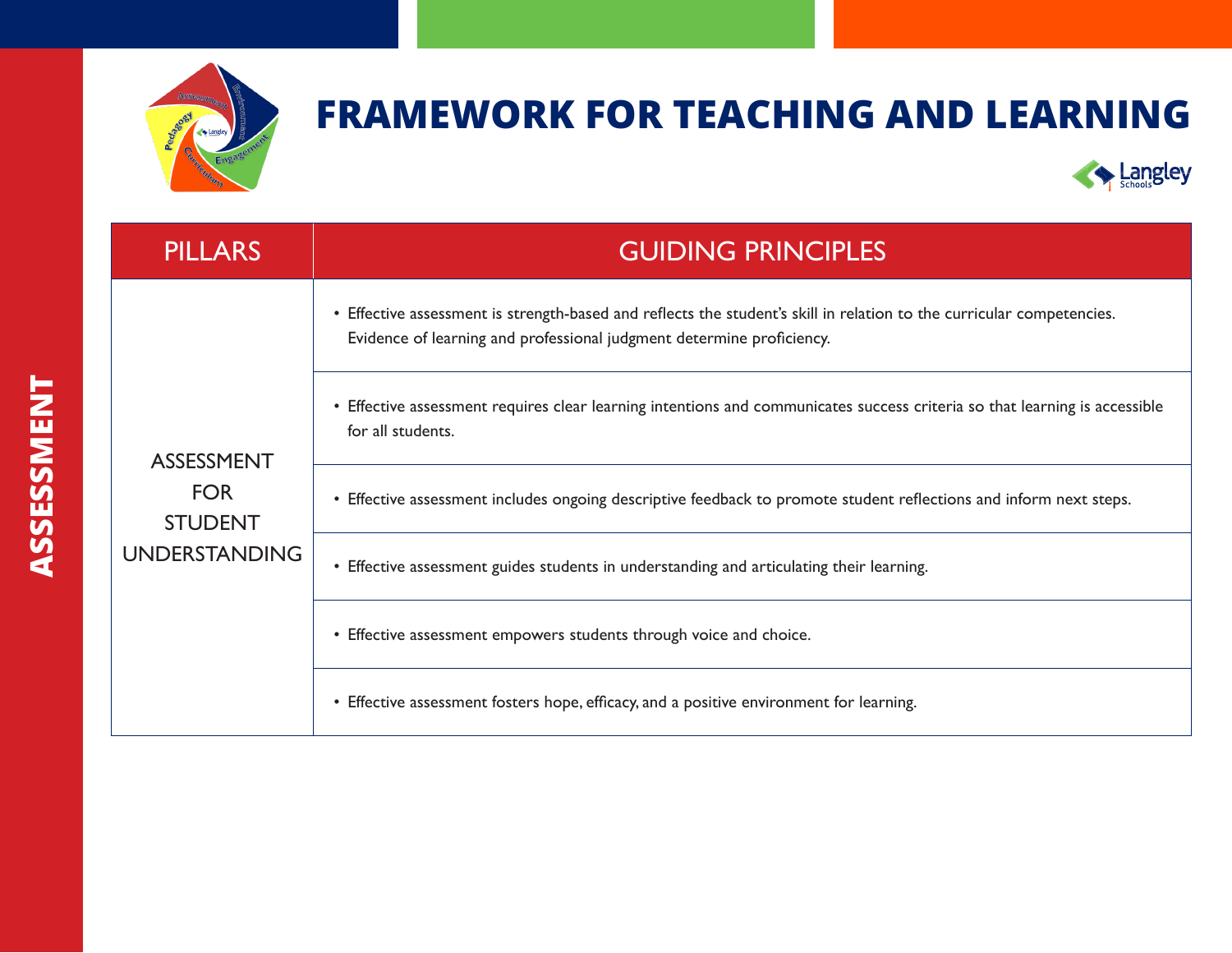| <b>PILLARS</b>                                                     | <b>REFLECTIVE QUESTIONS</b>                                                                                                                                                                                                                                                                                                                                                                                                                                                                                                                                                                                                                                                                                                                                                                                                                                                                                                                                                                                                                                                                                                                                                                                                              |
|--------------------------------------------------------------------|------------------------------------------------------------------------------------------------------------------------------------------------------------------------------------------------------------------------------------------------------------------------------------------------------------------------------------------------------------------------------------------------------------------------------------------------------------------------------------------------------------------------------------------------------------------------------------------------------------------------------------------------------------------------------------------------------------------------------------------------------------------------------------------------------------------------------------------------------------------------------------------------------------------------------------------------------------------------------------------------------------------------------------------------------------------------------------------------------------------------------------------------------------------------------------------------------------------------------------------|
| <b>ASSESSMENT</b><br><b>FOR</b><br><b>STUDENT</b><br>UNDERSTANDING | • In what ways:<br>• do the assessment practices provide opportunities for students to demonstrate what they know, understand, and<br>can do in relation to the curricular competencies?<br>• does the teacher's use of multiple methods of assessment (e.g. checklists, conferences, reflections, self-<br>assessments, etc.) provide comprehensive information on student learning in order to determine proficiency?<br>• What processes are used to:<br>• determine learning intentions and success criteria?<br>• present and clarify the learning intentions and success criteria for the students?<br>• In what ways:<br>• does specific and timely feedback improve student learning?<br>• is instructional design informed by evidence of learning?<br>• does responsive instruction provide opportunities for all students to succeed?<br>• How do students use assessment tools and feedback to direct their own learning, set learning goals, and gauge success?<br>• In what ways do the assessment practices provide multiple formats through which students can demonstrate their<br>learning in order to accommodate different learning styles, strengths, and interests?<br>• In what ways do the assessment practices: |
|                                                                    | • ensure students remain engaged in their learning?<br>• assist students in becoming competent and confident?                                                                                                                                                                                                                                                                                                                                                                                                                                                                                                                                                                                                                                                                                                                                                                                                                                                                                                                                                                                                                                                                                                                            |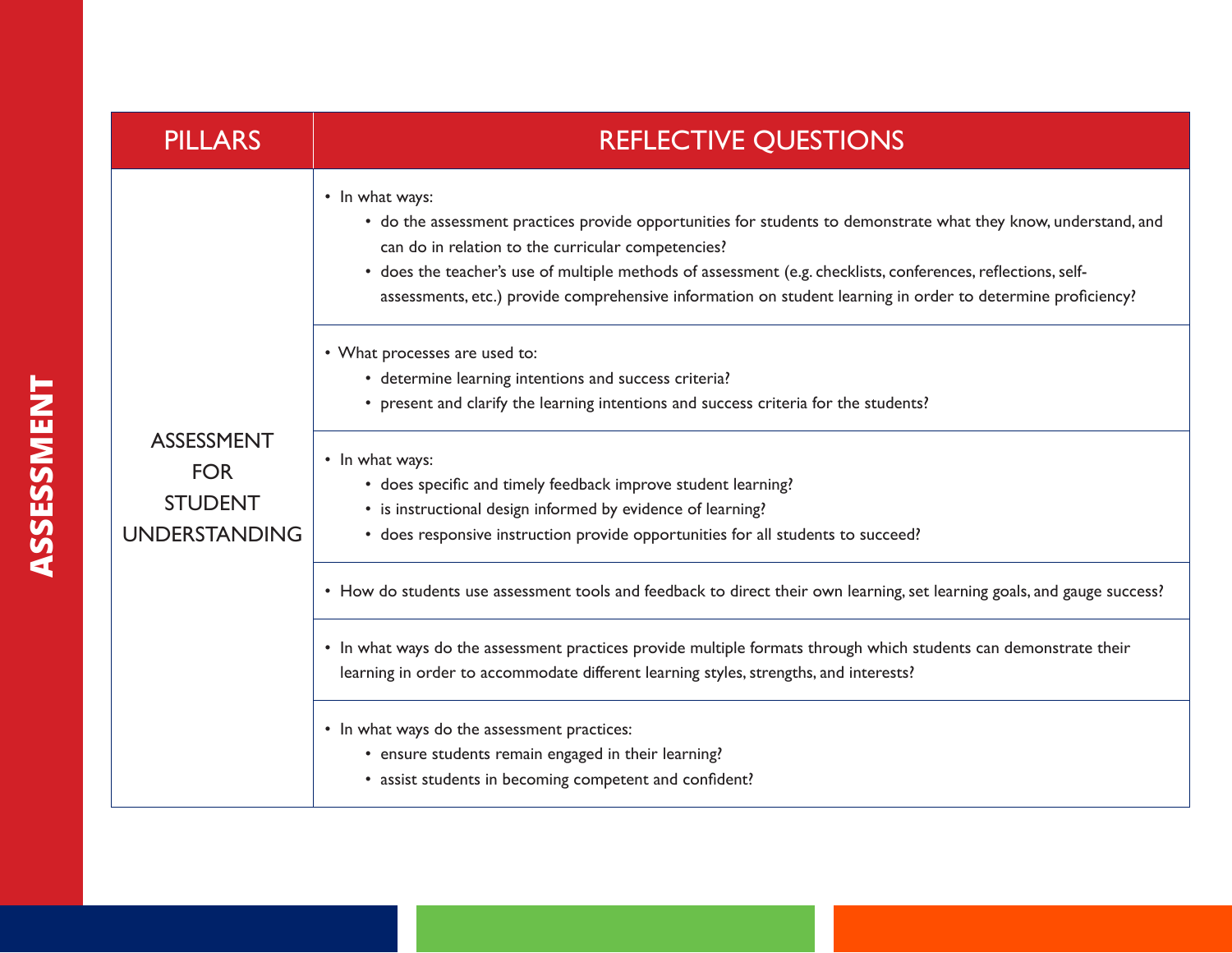|                                 | AN INVITATION TO REFLECT AND INQUIRE                                                                                                                                                                                                                                                                 |
|---------------------------------|------------------------------------------------------------------------------------------------------------------------------------------------------------------------------------------------------------------------------------------------------------------------------------------------------|
| <b>SCAN</b>                     | What are your strengths?<br>$\bullet$<br>What do you need?<br>$\bullet$<br>What are your students' strengths?<br>٠<br>What do your students need?<br>$\bullet$<br>• What are you passionate about?                                                                                                   |
| <b>FOCUS</b>                    | In what area will you concentrate your professional learning in order to make a meaningful difference? Recognize<br>$\bullet$<br>YOUR strengths and the strengths of your students. Build on these strengths.                                                                                        |
| SET GOAL(S)                     | Specific, Measurable, Meaningful, Achievable, Realistic and Timely.<br>$\bullet$<br>Consider possible pathways to this goal.<br>Make a plan.<br>$\bullet$<br>Share your plan with a critical friend.                                                                                                 |
| <b>TAKE ACTION</b>              | Implement your plan.<br>$\bullet$<br>Dive deeply into the new learning (learning involves taking risks).<br>$\bullet$                                                                                                                                                                                |
| <b>DOCUMENT</b><br>YOUR JOURNEY | • Keep a portfolio (My Blueprint, a binder, journal, or notebook) which will include such things as lesson plans, letters,<br>pictures, rubrics, evidence of student learning, videos, written reflections, etc. that relate to the goal.<br>• Share your journey and growth with a critical friend. |
| <b>REFLECT</b>                  | Reflect regularly (set dates in plan).<br>٠<br>Evaluate the impact on yourself and your learners.<br>$\bullet$<br>Adjust and adapt the plan as necessary.<br>Celebrate successes and setbacks as part of the learning journey.<br>$\bullet$                                                          |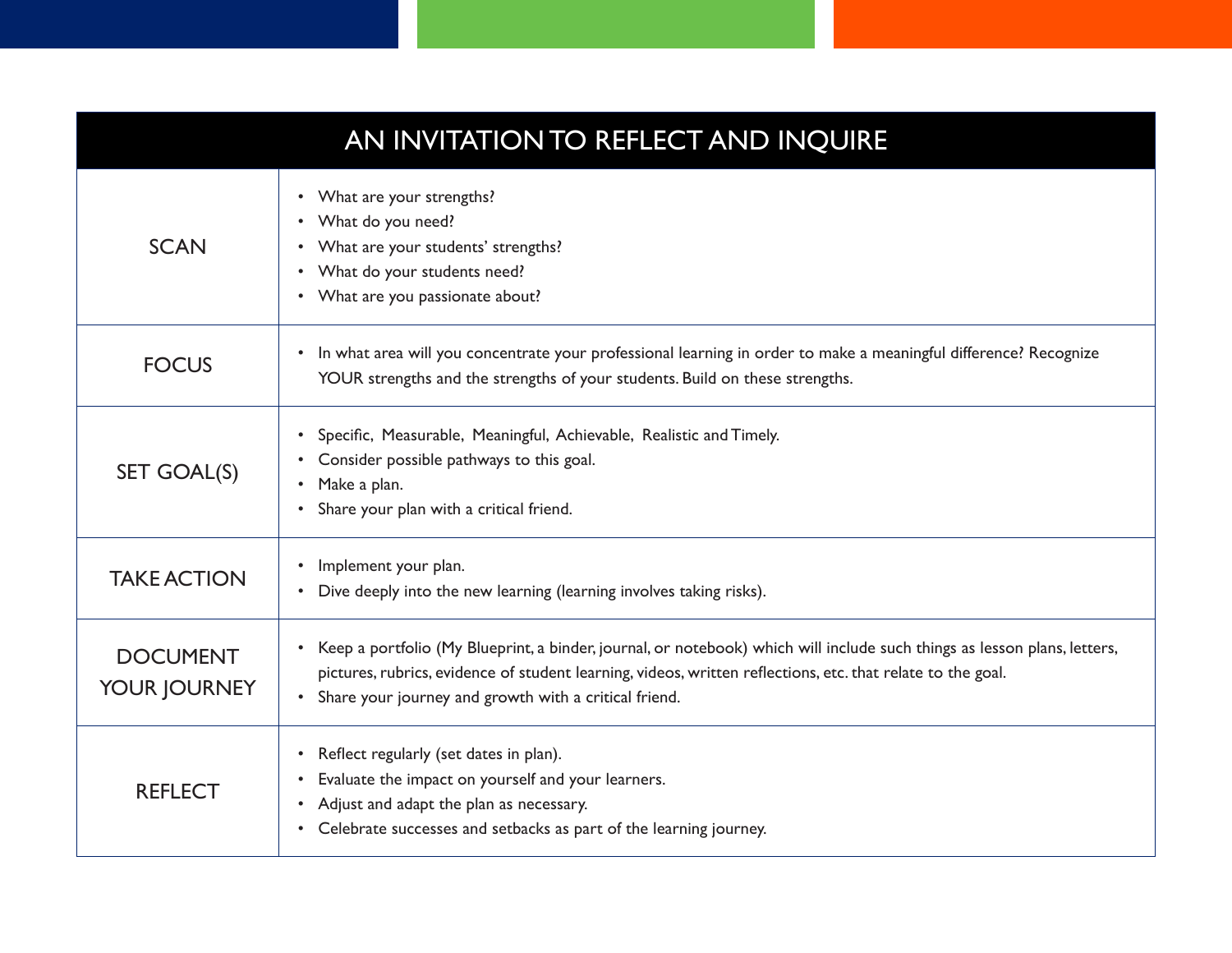### INQUIRY PLAN

| Goal #1                           |                            |  |  |
|-----------------------------------|----------------------------|--|--|
|                                   |                            |  |  |
|                                   |                            |  |  |
| <b>Steps (include timeline)</b>   | <b>Pathways/Strategies</b> |  |  |
|                                   |                            |  |  |
|                                   |                            |  |  |
|                                   |                            |  |  |
|                                   |                            |  |  |
|                                   |                            |  |  |
|                                   |                            |  |  |
| <b>Progress and Documentation</b> |                            |  |  |
|                                   |                            |  |  |
|                                   |                            |  |  |
|                                   |                            |  |  |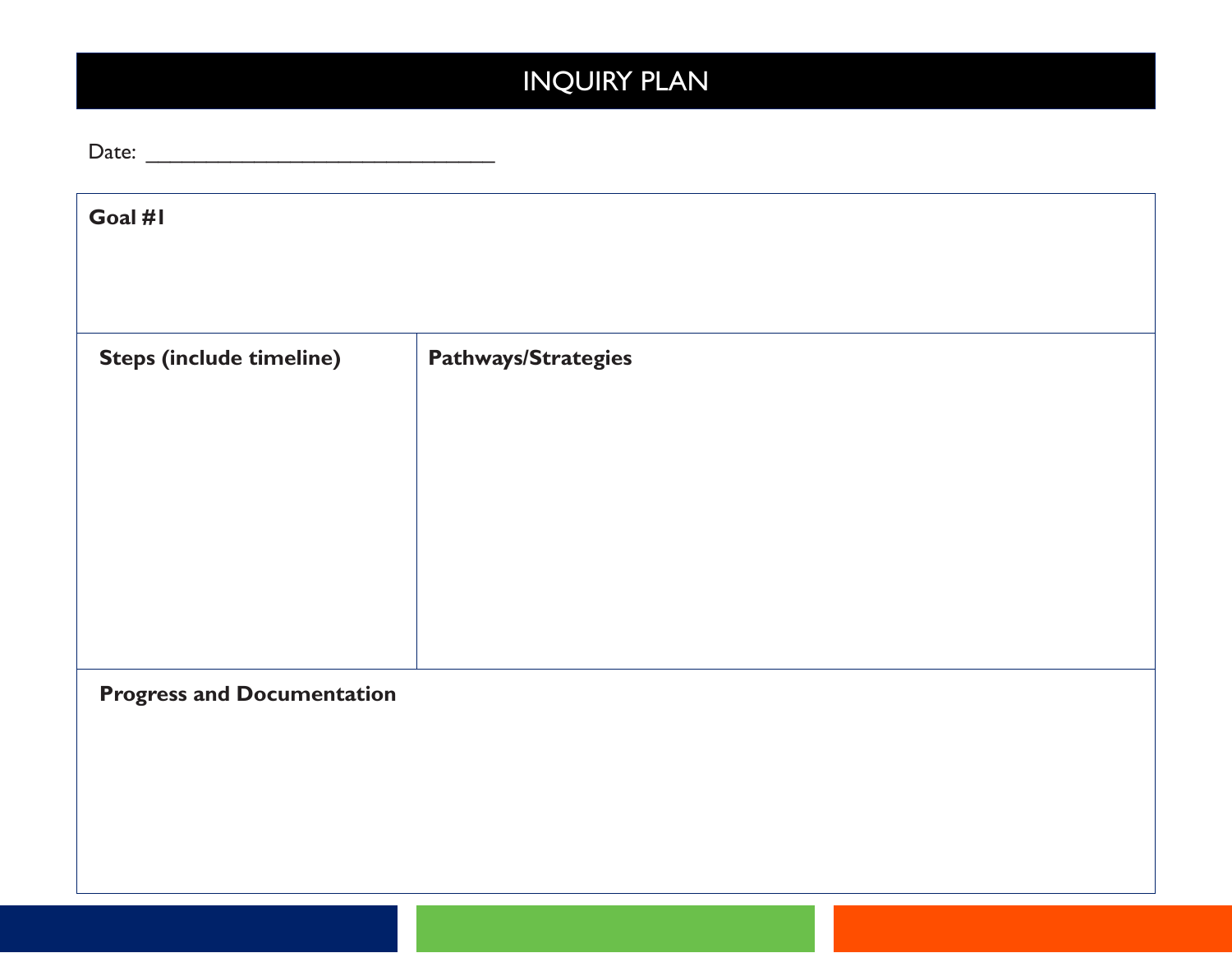### **SOURCES**

#### **First Peoples Principles of Learning FNESC**

http://www.fnesc.ca/first-peoples-principles-of-learning/

#### **Langley School District (2013) Vision, Mission and Values**

https://www.sd35.bc.ca/our-district/vision-mission/

#### **Langley School District (2015, October 8) Aboriginal Enhancement Agreement**

https://district.public.sd35.bc.ca/wp-content/uploads/sites/2/2015/10/Aboriginal-Education-Enhancement-Agreement.pdf

#### **Ministry of Education (2020, July) B.C.'s Curriculum**

https://curriculum.gov.bc.ca/

### **Center for Educational Leadership**

https://www.k-12leadership.org

#### **CASEL**

https://casel.org

#### **BOOKS AND PUBLICATIONS:**

| <b>Regie Routman</b>       | Literacy Essentials: Engagement, Excellence, and Equity For All Learners                                                                                                                   |
|----------------------------|--------------------------------------------------------------------------------------------------------------------------------------------------------------------------------------------|
| <b>Pernille Ripp</b>       | Passionate Learners: How to Engage and Empower Your Students                                                                                                                               |
| <b>Dylan Wiliam</b>        | Embedding Formative Assessment: Practical Techniques for K-12 Classrooms<br><b>Embedded Formative Assessment (Second Edition)</b>                                                          |
| <b>John Hattie</b>         | <b>Visible Learning</b><br><b>Visible Learning for Teachers</b><br>Visible Learning into Action<br><b>Visible Learning Feedback</b>                                                        |
| <b>Jennifer Katz</b>       | Ensouling Our Schools: A Universally Designed Framework for Mental Health, Well-Being, and Reconciliation<br>Teaching to Diversity: The Three-Block Model of Universal Design for Learning |
| <b>Mike Mattos</b>         | Taking Action: A Handbook for RTI at Work                                                                                                                                                  |
| <b>Charlotte Danielson</b> | The Handbook for Enhancing Professional Practice: Using the Framework for Teaching in Your School                                                                                          |
| <b>Robert Marzano</b>      | The Art and Science of Teaching                                                                                                                                                            |